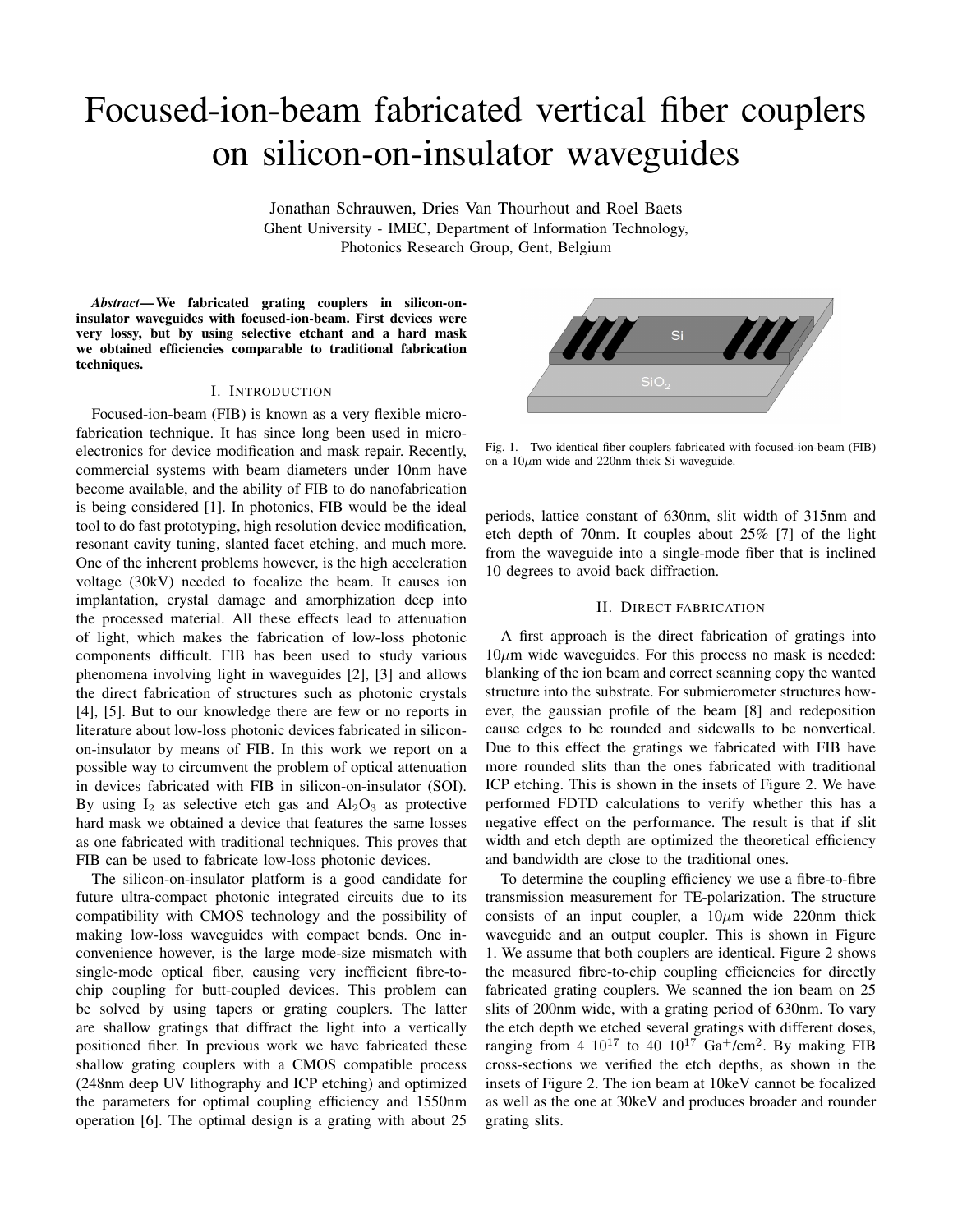

Fig. 2. Very inefficient fiber couplers fabricated directly into Si with 10keV (black) and 30keV (grey) Ga ions. The insets show the cross-sections through two grating periods: the 10keV beam is broader and makes a rounder profile, but still these gratings are the most efficient.

The efficiency of the directly etched gratings are all lower than 1%, which is one order of magnitude lower than the values calculated with FDTD. This is most probably due to the damage of the Ga ions in the Si crystal, and was also noticed for gratings in other materials [9]. Figure 3 shows the trajectories of 250 Ga ions accelerated to 10keV and 30keV, and projected perpendicularly on a Si target. They were calculated with SRIM [10], a freely available Monte Carlo simulation tool. The Si atoms that reach the surface after subsequent binary collisions and have enough energy te escape the surface potential are sputtered; the others are displaced and generate vacancies and substitutional Si atoms in addition to the implanted Ga ions. Figure 3 shows that the thickness of this damaged layer is more than 50nm for 30keV Ga ions, whereas for 10keV ions it is about half as thick. This explains the somewhat higher coupling efficiency of gratings fabricated with 10keV. But due to the bad focalization in this case, the dimensions and the sidewall angle of the slits are difficult to control. Even though we did not further optimize the width of the etched slits, we believe that Figure 2 is sufficient proof to say that directly etched gratings in thin Si waveguides are too inefficient for practical use.

### III. ETCH ENHANCEMENT AND HARD MASK

It was formerly shown that optically active material is less damaged when chemical etch enhancement gasses are used during FIB etching  $[11]$ . I<sub>2</sub> is known as etch enhancement gas for Si: the molecules attach to the Si surface and facilitate the extraction of Si atoms from the collision cascade, resulting in chemical etch enhancement up to a factor of 10. However, the dimensions of an etched hole become difficult to control when chemical enhancement is used, so we need a hard



Fig. 3. Trajectories of 250 Ga ions accelerated to 10 and 30keV, perpendicularly projected on a Si target. Etching with 10keV ions produces a shallower damaged layer and less optical losses.



Fig. 4. Profile of a grating etched in Si with  $I_2$  as selective etch gas and  $Al<sub>2</sub>O<sub>3</sub>$  as hard mask. The profile is asymmetric due to the gas injection system.

etch mask to controllably make grating couplers. As hard mask one could choose a metal, but thin metal films are often grainy, which makes homogeneous etching with FIB impossible due to the crystal orientation dependence of the etch yield. Therefore we chose  $Al_2O_3$ : it is an amorphous material that can homogeneously be etched. In addition to this  $I_2$  reduces the etch yield of  $Al_2O_3$ , so the etch selectivity of Si can be enhanced with this etch mask.

A layer of 50nm  $\text{Al}_2\text{O}_3$  was evaporated on the predefined Si waveguides using electron beam evaporation in a Oxygen rich atmosphere. First the grating was etched into this layer with FIB, using trifluoroacedtamide (TFA) as etch enhancer. The parameters for this etch process were: dose  $12.3 \times 10^{17}$  Ga<sup>+</sup>/cm<sup>2</sup>, beam energy 30keV, beam current 50pA. The process was optimized for complete mask breakthrough. In principle the second etch step, copying of the grating into the silicon, can be performed with conventional etching techniques, but for process simplicity and speed we chose to perform it also with FIB. The ion beam was scanned on a rectangle covering the entire grating, with  $I_2$  as selective etchant, 30keV acceleration voltage and 50pA beam current. We optimized the etch dose and measured a maximum cou-